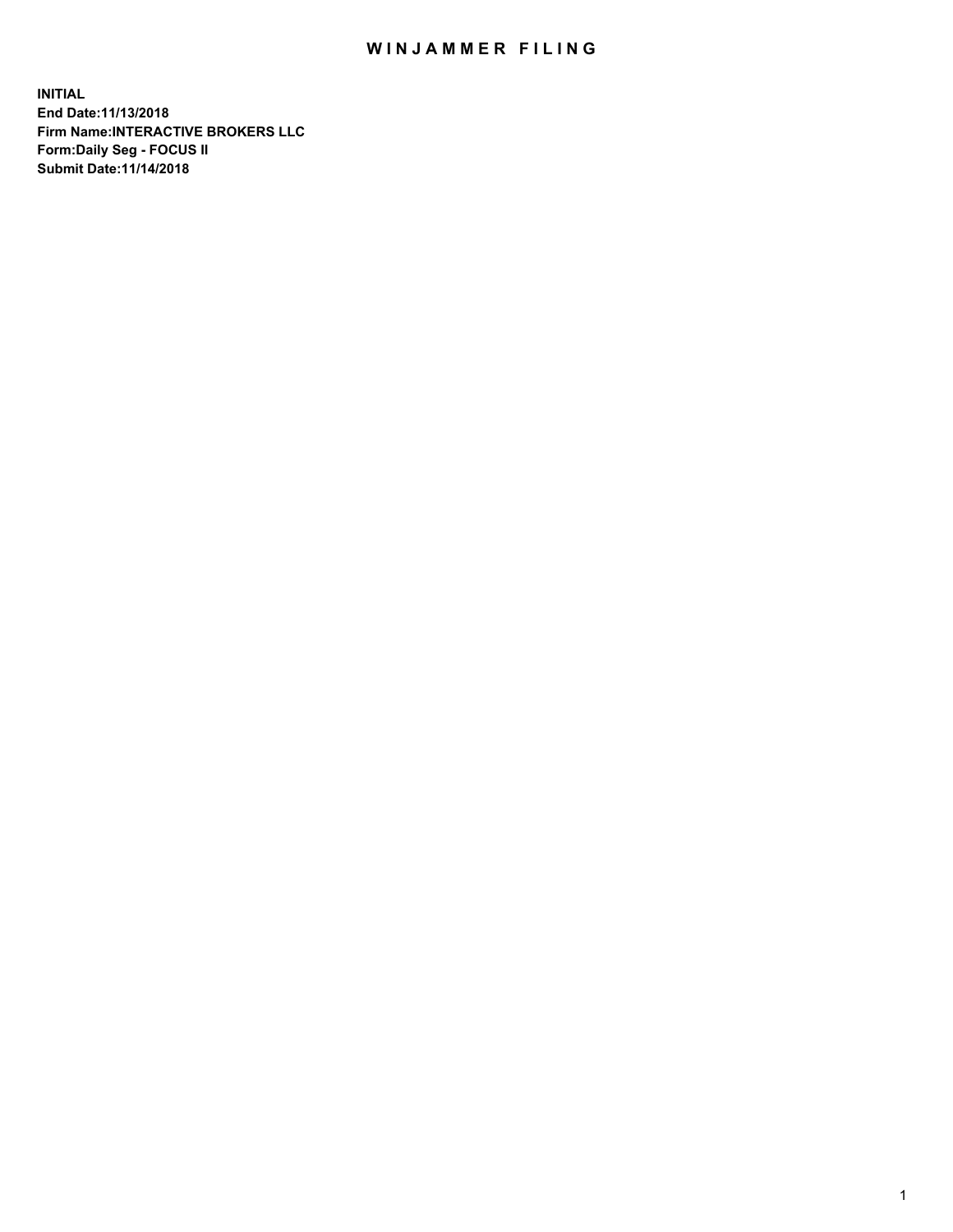**INITIAL End Date:11/13/2018 Firm Name:INTERACTIVE BROKERS LLC Form:Daily Seg - FOCUS II Submit Date:11/14/2018 Daily Segregation - Cover Page**

| Name of Company                                                                                                                                                                                                                                                                                                                | <b>INTERACTIVE BROKERS LLC</b>                                                                  |
|--------------------------------------------------------------------------------------------------------------------------------------------------------------------------------------------------------------------------------------------------------------------------------------------------------------------------------|-------------------------------------------------------------------------------------------------|
| <b>Contact Name</b>                                                                                                                                                                                                                                                                                                            | James Menicucci                                                                                 |
| <b>Contact Phone Number</b>                                                                                                                                                                                                                                                                                                    | 203-618-8085                                                                                    |
| <b>Contact Email Address</b>                                                                                                                                                                                                                                                                                                   | jmenicucci@interactivebrokers.c<br>om                                                           |
| FCM's Customer Segregated Funds Residual Interest Target (choose one):<br>a. Minimum dollar amount: ; or<br>b. Minimum percentage of customer segregated funds required:% ; or<br>c. Dollar amount range between: and; or<br>d. Percentage range of customer segregated funds required between:% and%.                         | $\overline{\mathbf{0}}$<br>$\overline{\mathbf{0}}$<br>155,000,000 245,000,000<br>0 <sub>0</sub> |
| FCM's Customer Secured Amount Funds Residual Interest Target (choose one):<br>a. Minimum dollar amount: ; or<br>b. Minimum percentage of customer secured funds required:%; or<br>c. Dollar amount range between: and; or<br>d. Percentage range of customer secured funds required between:% and%.                            | $\overline{\mathbf{0}}$<br>$\overline{\mathbf{0}}$<br>80,000,000 120,000,000<br>0 <sub>0</sub>  |
| FCM's Cleared Swaps Customer Collateral Residual Interest Target (choose one):<br>a. Minimum dollar amount: ; or<br>b. Minimum percentage of cleared swaps customer collateral required:% ; or<br>c. Dollar amount range between: and; or<br>d. Percentage range of cleared swaps customer collateral required between:% and%. | $\overline{\mathbf{0}}$<br>$\underline{\mathbf{0}}$<br>0 <sub>0</sub><br>0 <sub>0</sub>         |

Attach supporting documents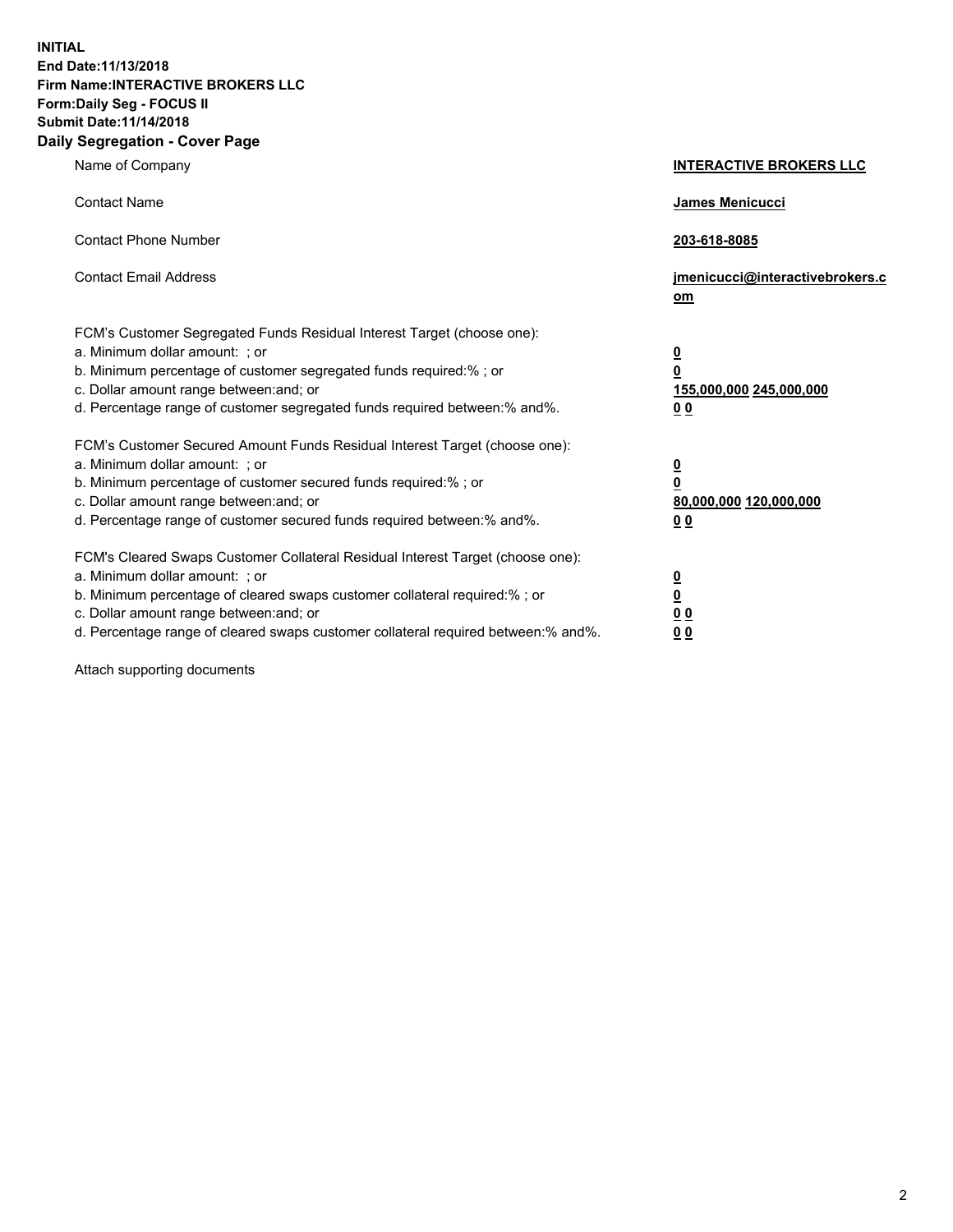## **INITIAL End Date:11/13/2018 Firm Name:INTERACTIVE BROKERS LLC Form:Daily Seg - FOCUS II Submit Date:11/14/2018 Daily Segregation - Secured Amounts**

|     | Dally Segregation - Secured Amounts                                                         |                                   |
|-----|---------------------------------------------------------------------------------------------|-----------------------------------|
|     | Foreign Futures and Foreign Options Secured Amounts                                         |                                   |
|     | Amount required to be set aside pursuant to law, rule or regulation of a foreign            | $0$ [7305]                        |
|     | government or a rule of a self-regulatory organization authorized thereunder                |                                   |
| 1.  | Net ledger balance - Foreign Futures and Foreign Option Trading - All Customers             |                                   |
|     | A. Cash                                                                                     | 473,907,348 [7315]                |
|     | B. Securities (at market)                                                                   | $0$ [7317]                        |
| 2.  | Net unrealized profit (loss) in open futures contracts traded on a foreign board of trade   | -27,230,151 [7325]                |
| 3.  | Exchange traded options                                                                     |                                   |
|     | a. Market value of open option contracts purchased on a foreign board of trade              | 50,380 [7335]                     |
|     | b. Market value of open contracts granted (sold) on a foreign board of trade                | -78,374 [7337]                    |
| 4.  | Net equity (deficit) (add lines 1. 2. and 3.)                                               | 446,649,203 [7345]                |
| 5.  | Account liquidating to a deficit and account with a debit balances - gross amount           | 7,979 [7351]                      |
|     | Less: amount offset by customer owned securities                                            | 0 [7352] 7,979 [7354]             |
| 6.  | Amount required to be set aside as the secured amount - Net Liquidating Equity              | 446,657,182 [7355]                |
|     | Method (add lines 4 and 5)                                                                  |                                   |
| 7.  | Greater of amount required to be set aside pursuant to foreign jurisdiction (above) or line | 446,657,182 [7360]                |
|     | 6.                                                                                          |                                   |
|     | FUNDS DEPOSITED IN SEPARATE REGULATION 30.7 ACCOUNTS                                        |                                   |
| 1.  | Cash in banks                                                                               |                                   |
|     | A. Banks located in the United States                                                       | 60,009,729 [7500]                 |
|     | B. Other banks qualified under Regulation 30.7                                              | 0 [7520] 60,009,729 [7530]        |
| 2.  | Securities                                                                                  |                                   |
|     | A. In safekeeping with banks located in the United States                                   | 398,121,725 [7540]                |
|     | B. In safekeeping with other banks qualified under Regulation 30.7                          | 0 [7560] 398,121,725 [7570]       |
| 3.  | Equities with registered futures commission merchants                                       |                                   |
|     | A. Cash                                                                                     | $0$ [7580]                        |
|     | <b>B.</b> Securities                                                                        | $0$ [7590]                        |
|     | C. Unrealized gain (loss) on open futures contracts                                         | $0$ [7600]                        |
|     | D. Value of long option contracts                                                           | $0$ [7610]                        |
|     | E. Value of short option contracts                                                          | 0 [7615] 0 [7620]                 |
| 4.  | Amounts held by clearing organizations of foreign boards of trade                           |                                   |
|     | A. Cash                                                                                     |                                   |
|     | <b>B.</b> Securities                                                                        | $0$ [7640]                        |
|     |                                                                                             | $0$ [7650]                        |
|     | C. Amount due to (from) clearing organization - daily variation                             | $0$ [7660]                        |
|     | D. Value of long option contracts                                                           | $0$ [7670]                        |
|     | E. Value of short option contracts                                                          | 0 [7675] 0 [7680]                 |
| 5.  | Amounts held by members of foreign boards of trade                                          |                                   |
|     | A. Cash                                                                                     | 128,591,247 [7700]                |
|     | <b>B.</b> Securities                                                                        | $0$ [7710]                        |
|     | C. Unrealized gain (loss) on open futures contracts                                         | -16,091,641 [7720]                |
|     | D. Value of long option contracts                                                           | 50,380 [7730]                     |
|     | E. Value of short option contracts                                                          | -78,374 [7735] 112,471,612 [7740] |
| 6.  | Amounts with other depositories designated by a foreign board of trade                      | $0$ [7760]                        |
| 7.  | Segregated funds on hand                                                                    | $0$ [7765]                        |
| 8.  | Total funds in separate section 30.7 accounts                                               | 570,603,066 [7770]                |
| 9.  | Excess (deficiency) Set Aside for Secured Amount (subtract line 7 Secured Statement         | 123,945,884 [7380]                |
|     | Page 1 from Line 8)                                                                         |                                   |
| 10. | Management Target Amount for Excess funds in separate section 30.7 accounts                 | 80,000,000 [7780]                 |
| 11. | Excess (deficiency) funds in separate 30.7 accounts over (under) Management Target          | 43,945,884 [7785]                 |
|     |                                                                                             |                                   |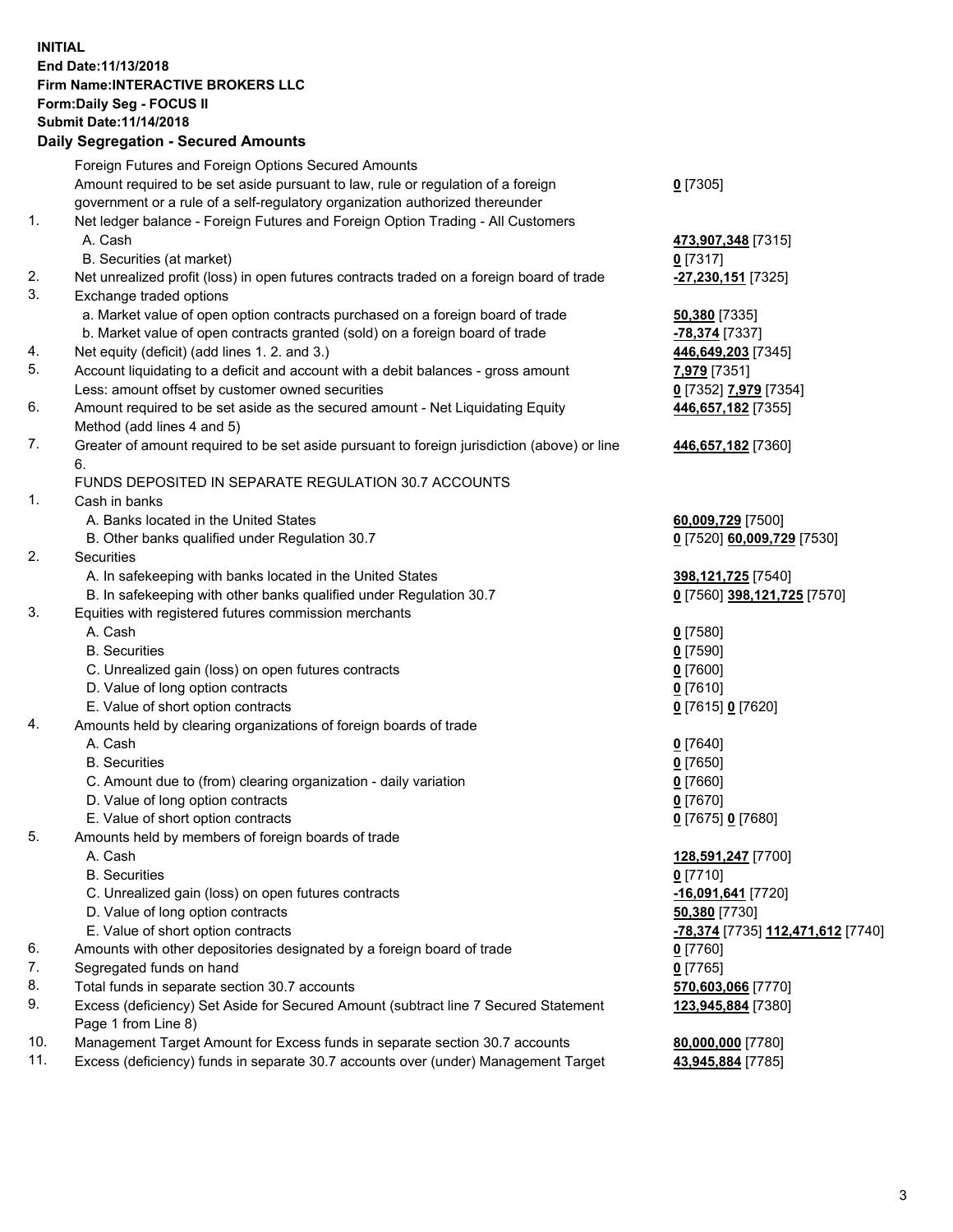**INITIAL End Date:11/13/2018 Firm Name:INTERACTIVE BROKERS LLC Form:Daily Seg - FOCUS II Submit Date:11/14/2018 Daily Segregation - Segregation Statement** SEGREGATION REQUIREMENTS(Section 4d(2) of the CEAct) 1. Net ledger balance A. Cash **4,035,224,265** [7010] B. Securities (at market) **0** [7020] 2. Net unrealized profit (loss) in open futures contracts traded on a contract market **-89,057,994** [7030] 3. Exchange traded options A. Add market value of open option contracts purchased on a contract market **479,734,702** [7032] B. Deduct market value of open option contracts granted (sold) on a contract market **-608,434,360** [7033] 4. Net equity (deficit) (add lines 1, 2 and 3) **3,817,466,613** [7040] 5. Accounts liquidating to a deficit and accounts with debit balances - gross amount **376,034** [7045] Less: amount offset by customer securities **0** [7047] **376,034** [7050] 6. Amount required to be segregated (add lines 4 and 5) **3,817,842,647** [7060] FUNDS IN SEGREGATED ACCOUNTS 7. Deposited in segregated funds bank accounts A. Cash **457,492,584** [7070] B. Securities representing investments of customers' funds (at market) **2,278,469,185** [7080] C. Securities held for particular customers or option customers in lieu of cash (at market) **0** [7090] 8. Margins on deposit with derivatives clearing organizations of contract markets A. Cash **7,574,016** [7100] B. Securities representing investments of customers' funds (at market) **1,415,692,367** [7110] C. Securities held for particular customers or option customers in lieu of cash (at market) **0** [7120] 9. Net settlement from (to) derivatives clearing organizations of contract markets **-35,038,865** [7130] 10. Exchange traded options A. Value of open long option contracts **480,124,446** [7132] B. Value of open short option contracts **-608,844,438** [7133] 11. Net equities with other FCMs A. Net liquidating equity **0** [7140] B. Securities representing investments of customers' funds (at market) **0** [7160] C. Securities held for particular customers or option customers in lieu of cash (at market) **0** [7170] 12. Segregated funds on hand **0** [7150] 13. Total amount in segregation (add lines 7 through 12) **3,995,469,295** [7180] 14. Excess (deficiency) funds in segregation (subtract line 6 from line 13) **177,626,648** [7190] 15. Management Target Amount for Excess funds in segregation **155,000,000** [7194]

16. Excess (deficiency) funds in segregation over (under) Management Target Amount Excess

**22,626,648** [7198]